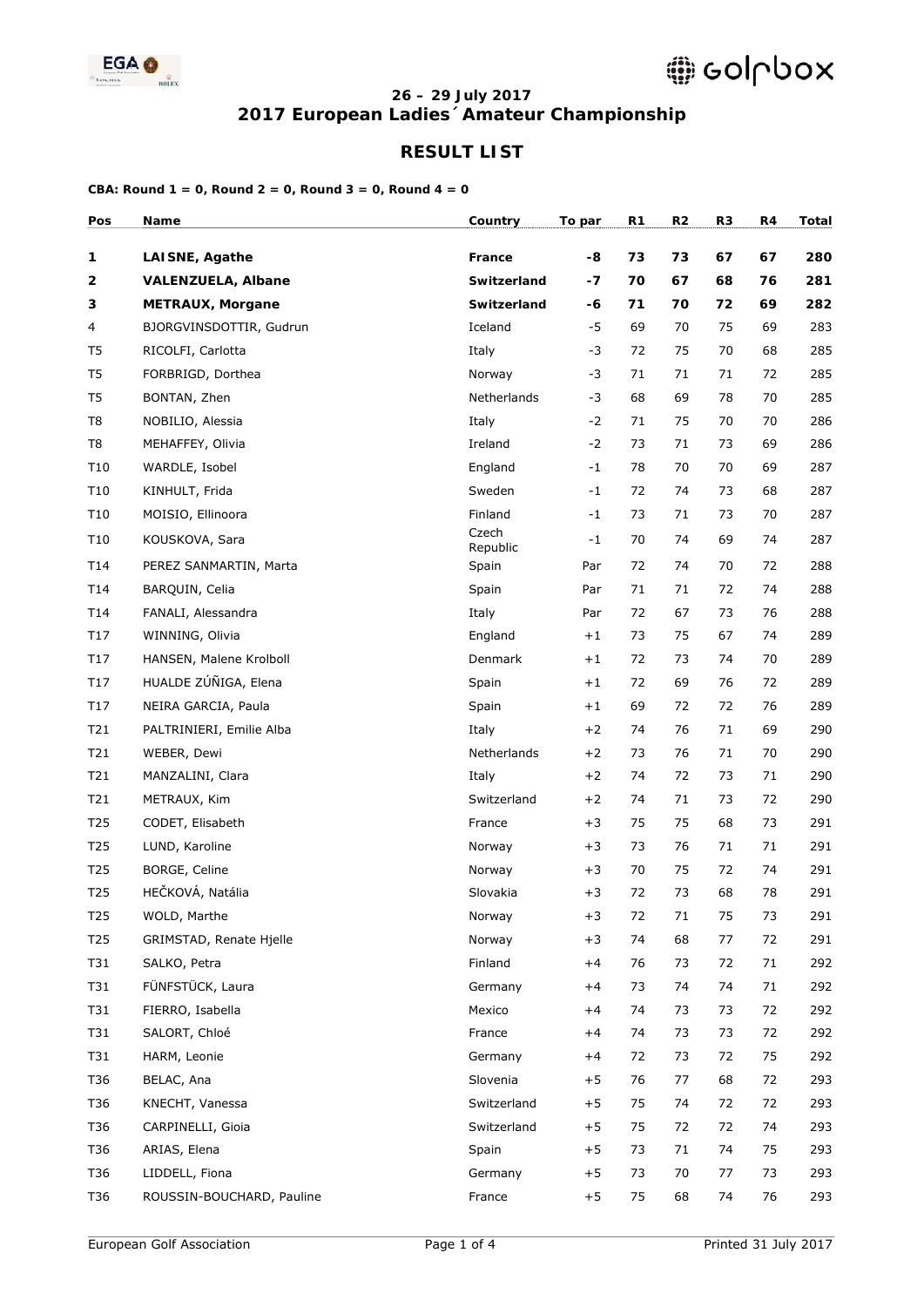

### **26 – 29 July 2017 2017 European Ladies´Amateur Championship**

## **RESULT LIST**

| Pos        | Name                     | Country           | To par | R1 | R <sub>2</sub> | R <sub>3</sub> | R4 | <b>Total</b> |
|------------|--------------------------|-------------------|--------|----|----------------|----------------|----|--------------|
| T42        | ROSS, Jessica            | Ireland           | $+6$   | 74 | 73             | 73             | 74 | 294          |
| T42        | VAN DIEVOET, Elodie      | Belgium           | $+6$   | 72 | 74             | 74             | 74 | 294          |
| T42        | EBERHARD, Antonia-Leonie | Germany           | $+6$   | 75 | 70             | 76             | 73 | 294          |
| T45        | THOMSEN, Puk Lyng        | Denmark           | $+7$   | 76 | 77             | 67             | 75 | 295          |
| T45        | TORBICA, Tasa            | Italy             | $+7$   | 79 | 71             | 69             | 76 | 295          |
| T45        | NIELSEN, Sofie Kibsgaard | Denmark           | $+7$   | 76 | 73             | 73             | 73 | 295          |
| T45        | ASTRUP, Stephanie        | Denmark           | $+7$   | 71 | 78             | 73             | 73 | 295          |
| T45        | COORS, Marie             | Germany           | $+7$   | 75 | 74             | 73             | 73 | 295          |
| T45        | RYAN, Chloe              | Ireland           | $+7$   | 79 | 70             | 73             | 73 | 295          |
| T45        | MELICHOVA, Jana          | Czech<br>Republic | $+7$   | 73 | 75             | 73             | 74 | 295          |
| T45        | CARTA, Virginia Elena    | Italy             | $+7$   | 73 | 75             | 72             | 75 | 295          |
| T45        | MORESCO, Angelica        | Italy             | $+7$   | 72 | 76             | 72             | 75 | 295          |
| T45        | HENSELEIT, Esther        | Germany           | $+7$   | 74 | 71             | 72             | 78 | 295          |
| T45        | PETTERSSON, Lisa         | Sweden            | $+7$   | 69 | 74             | 79             | 73 | 295          |
| T45        | DIEZ, Teresa             | Spain             | $+7$   | 72 | 71             | 74             | 78 | 295          |
| <b>T57</b> | FINNE-IPSEN, Cecilie     | Denmark           | $+8$   | 72 | 75             | 75             | 74 | 296          |
| <b>T57</b> | MONOD, Victoria          | Switzerland       | $+8$   | 70 | 77             | 75             | 74 | 296          |
| <b>T57</b> | MCWILLIAM, Shannon       | Scotland          | $+8$   | 73 | 72             | 75             | 76 | 296          |
| <b>T57</b> | DON, Caterina            | Italy             | $+8$   | 71 | 71             | 75             | 79 | 296          |
| T61        | FÖRSTERLING, Alexandra   | Germany           | $+9$   | 75 | 73             | 72             | 77 | 297          |
| T61        | DANIELSSON, Christine    | Sweden            | +9     | 70 | 77             | 75             | 75 | 297          |
| T61        | PELAEZ TRIVIÑO, Ana      | Spain             | $+9$   | 76 | 71             | 72             | 78 | 297          |
| T64        | HAUSMANN, Sophie         | Germany           | $+10$  | 75 | 74             | 73             | 76 | 298          |
| T64        | BETTEL, Leonie           | Austria           | $+10$  | 73 | 73             | 76             | 76 | 298          |
| T64        | BAGNOLI, Letizia         | Italy             | $+10$  | 75 | 71             | 75             | 77 | 298          |
| 67         | ZALEWSKA, Dorota         | Poland            | $+11$  | 74 | 76             | 72             | 77 | 299          |
| <b>T68</b> | FRYDLOVA, Kristyna       | Czech<br>Republic | $+12$  | 74 | 76             | 72             | 78 | 300          |
| <b>T68</b> | BABNIK, Pia              | Slovenia          | $+12$  | 75 | 72             | 75             | 78 | 300          |
| <b>T68</b> | ARAFI, Tiffany           | Switzerland       | $+12$  | 75 | 72             | 72             | 81 | 300          |
| <b>T68</b> | TIAN, Xiaolin            | China             | $+12$  | 70 | 73             | 77             | 80 | 300          |
| 72         | GRECHI, Emma             | France            | $+13$  | 71 | 74             | 76             | 80 | 301          |
| МC         | MORRIS, Bethan           | Wales             | $+7$   | 80 | 70             | 73             |    | 223          |
| МC         | LIAUTIER, Charlotte      | France            | $+7$   | 75 | 74             | 74             |    | 223          |
| МC         | MEEKERS, Romy            | Netherlands       | $+7$   | 74 | 77             | 72             |    | 223          |
| МC         | HERRÁEZ GÁLVEZ, María    | Spain             | $+7$   | 74 | 73             | 76             |    | 223          |
| МC         | VOELKER, Greta Isabella  | Germany           | $+7$   | 74 | 72             | 77             |    | 223          |
| МC         | BOFILL, Cecilie          | Denmark           | $+7$   | 72 | 76             | 75             |    | 223          |
| МC         | COFFA, Pasqualle         | Netherlands       | $+7$   | 71 | 77             | 75             |    | 223          |
| МC         | BESSA, Leonor            | Portugal          | $+8$   | 77 | 70             | 77             |    | 224          |
| МC         | CLAISSE, Mathilde        | France            | $+8$   | 76 | 72             | 76             |    | 224          |
| $MC$       | ARMBRUESTER, Natalie     | Switzerland       | $+8$   | 75 | 75             | 74             |    | 224          |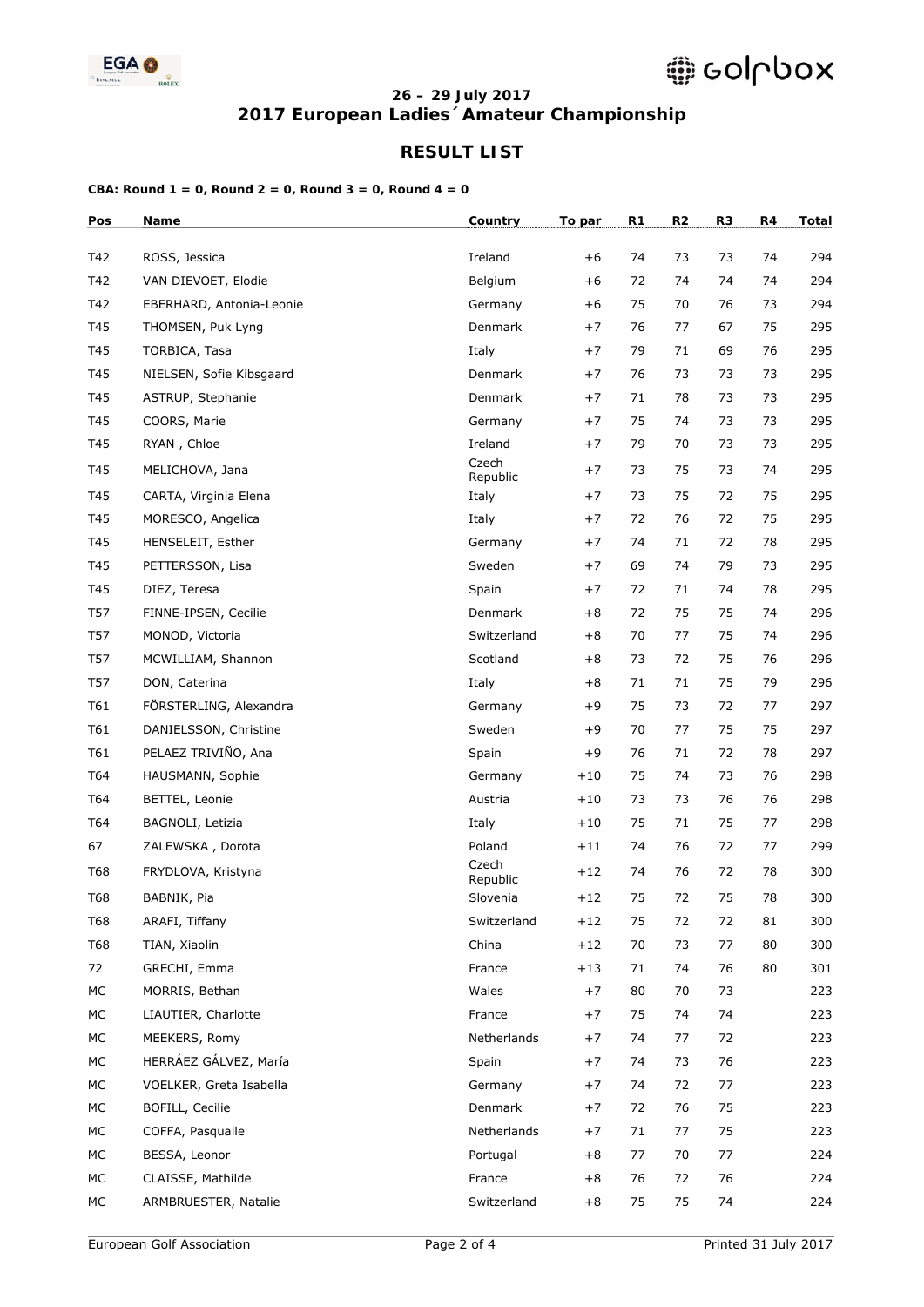

### **26 – 29 July 2017 2017 European Ladies´Amateur Championship**

## **RESULT LIST**

| Pos | Name                     | Country               | To par | R1 | R <sub>2</sub> | R <sub>3</sub> | R4 | <b>Total</b> |
|-----|--------------------------|-----------------------|--------|----|----------------|----------------|----|--------------|
| МC  | SPITZ, Emma              | Austria               | $+8$   | 73 | 76             | 75             |    | 224          |
| МC  | COLOMBO, Aurora          | Switzerland           | $+8$   | 73 | 76             | 75             |    | 224          |
| МC  | BAILEY, Lianna           | England               | $+8$   | 72 | 75             | 77             |    | 224          |
| МC  | GRAND, Cloé              | Switzerland           | $+8$   | 71 | 78             | 75             |    | 224          |
| МC  | GOADBY, Chloe            | Scotland              | $+9$   | 81 | 70             | 74             |    | 225          |
| МC  | LAMB, Sophie             | England               | $+9$   | 79 | 73             | 73             |    | 225          |
| МC  | MUNRO, Heather           | Scotland              | $+9$   | 79 | 72             | 74             |    | 225          |
| МC  | VLASINOVA, Katerina      | Czech<br>Republic     | $+9$   | 78 | 70             | 77             |    | 225          |
| МC  | LARSSON, Tilda           | Sweden                | +9     | 74 | 73             | 78             |    | 225          |
| МC  | WANAMARTA, Inez Beatrice | Indonesia             | $+9$   | 74 | 72             | 79             |    | 225          |
| МC  | LUND-HANSEN, Marie       | Denmark               | +9     | 73 | 76             | 76             |    | 225          |
| МC  | FRIEDRICH, Franziska     | Germany               | $+10$  | 79 | 74             | 73             |    | 226          |
| МC  | FABRIZIO, Bianca Maria   | Italy                 | $+10$  | 76 | 76             | 74             |    | 226          |
| МC  | JOHANSSON, Isabelle      | Sweden                | $+10$  | 75 | 76             | 75             |    | 226          |
| МC  | WOLF, Amina              | Germany               | $+10$  | 74 | 78             | 74             |    | 226          |
| МC  | MCCOOK, Hannah           | Scotland              | $+10$  | 74 | 76             | 76             |    | 226          |
| МC  | LAFOURCADE, Charlotte    | France                | $+10$  | 71 | 77             | 78             |    | 226          |
| МC  | LUŇÁČKOVÁ, Marie         | Czech<br>Republic     | $+11$  | 77 | 75             | 75             |    | 227          |
| МC  | MCCARTHY, Julie          | Ireland               | $+11$  | 77 | 72             | 78             |    | 227          |
| МC  | CAPPELIEZ, Mathilda      | France                | $+11$  | 74 | 78             | 75             |    | 227          |
| МC  | MORRIS, Rochelle         | England               | $+12$  | 77 | 77             | 74             |    | 228          |
| МC  | VEYSSEYRE, Marion        | France                | $+12$  | 76 | 78             | 74             |    | 228          |
| МC  | LUŇÁČKOVÁ, Františka     | Czech<br>Republic     | $+12$  | 71 | 76             | 81             |    | 228          |
| МC  | TAMBURLINI, Chiara       | Switzerland           | $+13$  | 79 | 75             | 75             |    | 229          |
| МC  | PRIOR, Elizabeth         | England               | $+13$  | 78 | 75             | 76             |    | 229          |
| МC  | TRAUSTADÓTTIR, Saga      | Iceland               | $+13$  | 77 | 79             | 73             |    | 229          |
| МC  | DE CORTE, Charlotte      | Belgium               | $+13$  | 76 | 73             | 80             |    | 229          |
| МC  | MOYANO REIGOSA, Clara    | Spain                 | $+13$  | 75 | 79             | 75             |    | 229          |
| МC  | MARTIN, Marta            | Spain                 | $+13$  | 73 | 83             | 73             |    | 229          |
| МC  | ANOKHINA, Sofia          | Russian<br>Federation | $+13$  | 73 | 78             | 78             |    | 229          |
| МC  | SCHMID, Priscilla        | Switzerland           | $+14$  | 81 | 77             | 72             |    | 230          |
| МC  | RYSKOVA, Hana            | Czech<br>Republic     | $+14$  | 77 | 77             | 76             |    | 230          |
| МC  | OLMOS ROS, Raquel        | Spain                 | $+14$  | 77 | 75             | 78             |    | 230          |
| МC  | BACKMAN, Anna            | Finland               | $+14$  | 77 | 72             | 81             |    | 230          |
| МC  | ZEEB, Sophia             | Germany               | $+15$  | 81 | 76             | 74             |    | 231          |
| МC  | LITI, Roberta            | Italy                 | $+15$  | 76 | 76             | 79             |    | 231          |
| МC  | BATTY, Gemma             | Scotland              | $+15$  | 76 | 73             | 82             |    | 231          |
| МC  | VIUDES EMILOVA, Dimana   | Spain                 | $+16$  | 78 | 76             | 78             |    | 232          |
| МC  | DOLECKOVA, Katerina      | Czech<br>Republic     | $+17$  | 76 | 77             | 80             |    | 233          |
| МC  | GÖTBRING, Alice          | Sweden                | $+17$  | 74 | 77             | 82             |    | 233          |